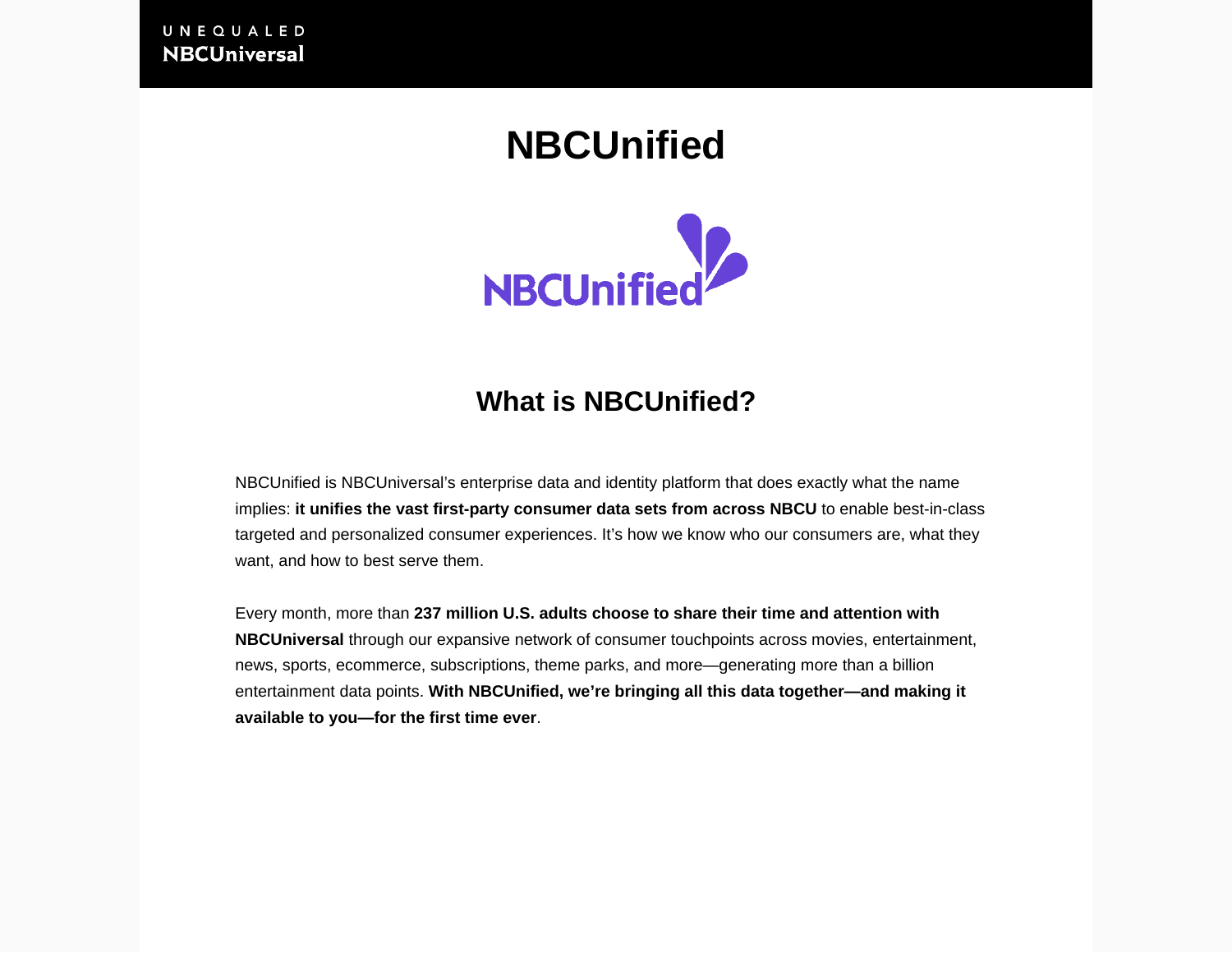

## **Core components**

NBCUnified comprises three core components: **NBCU ID, Audiences**, **and Partner Integrations**.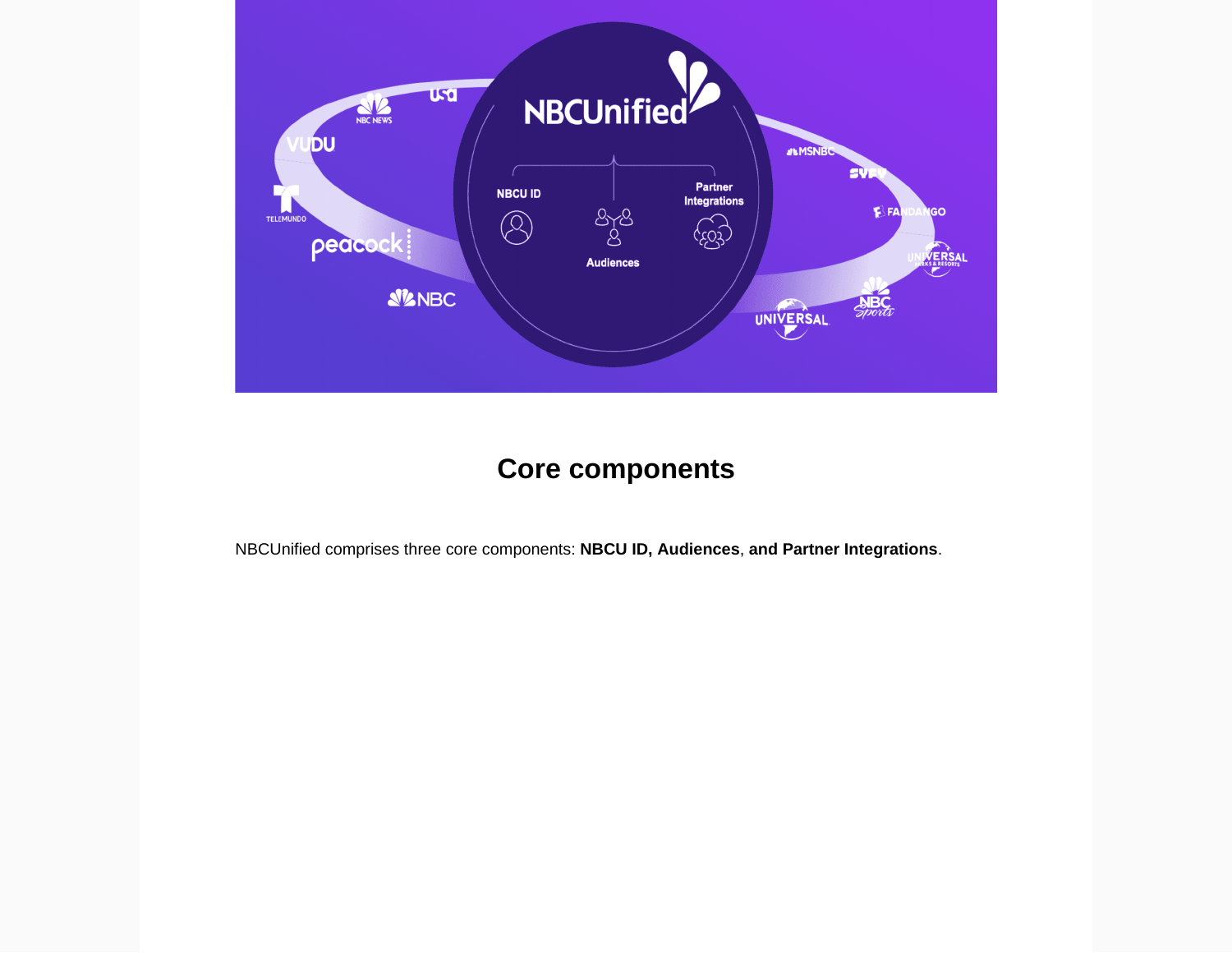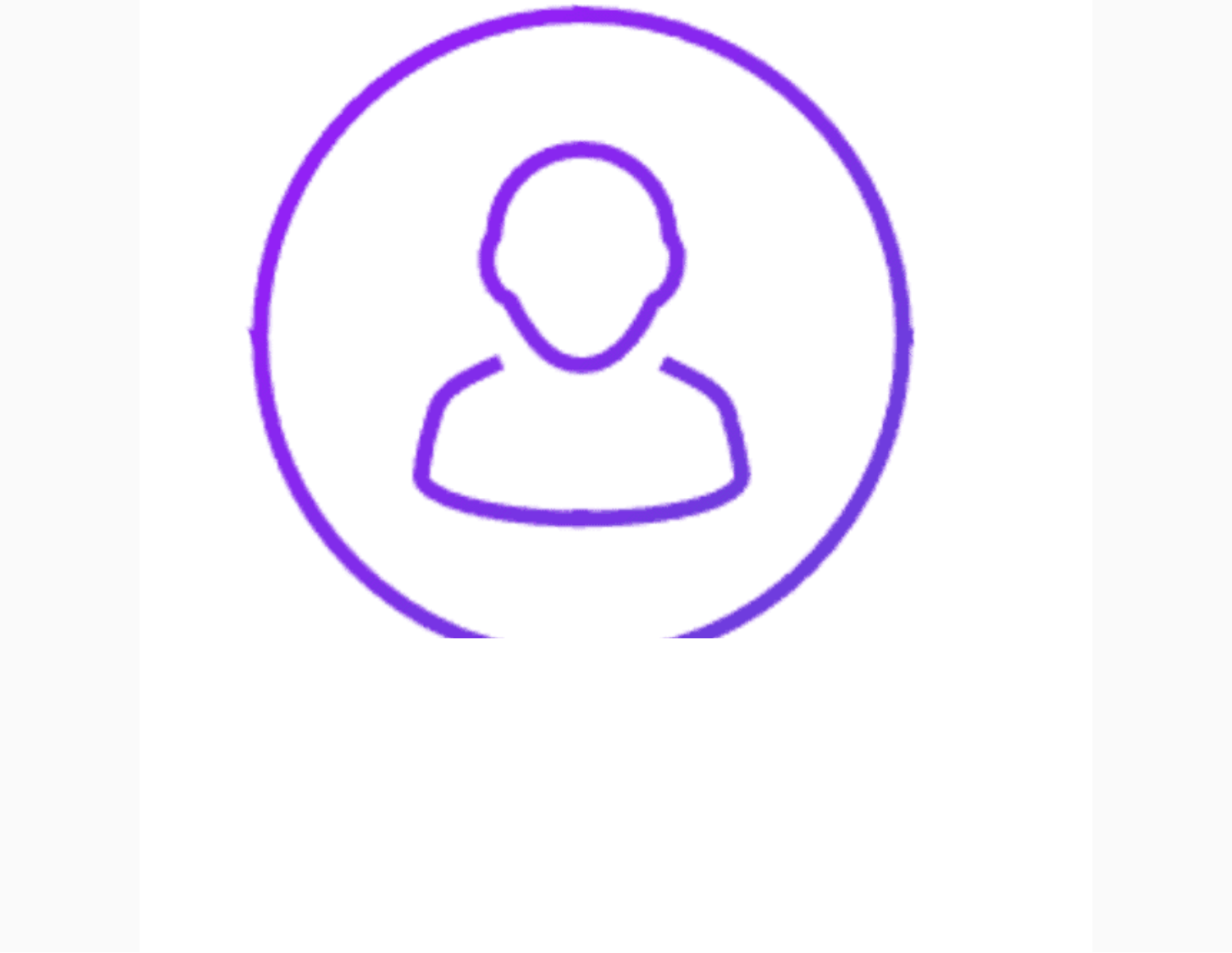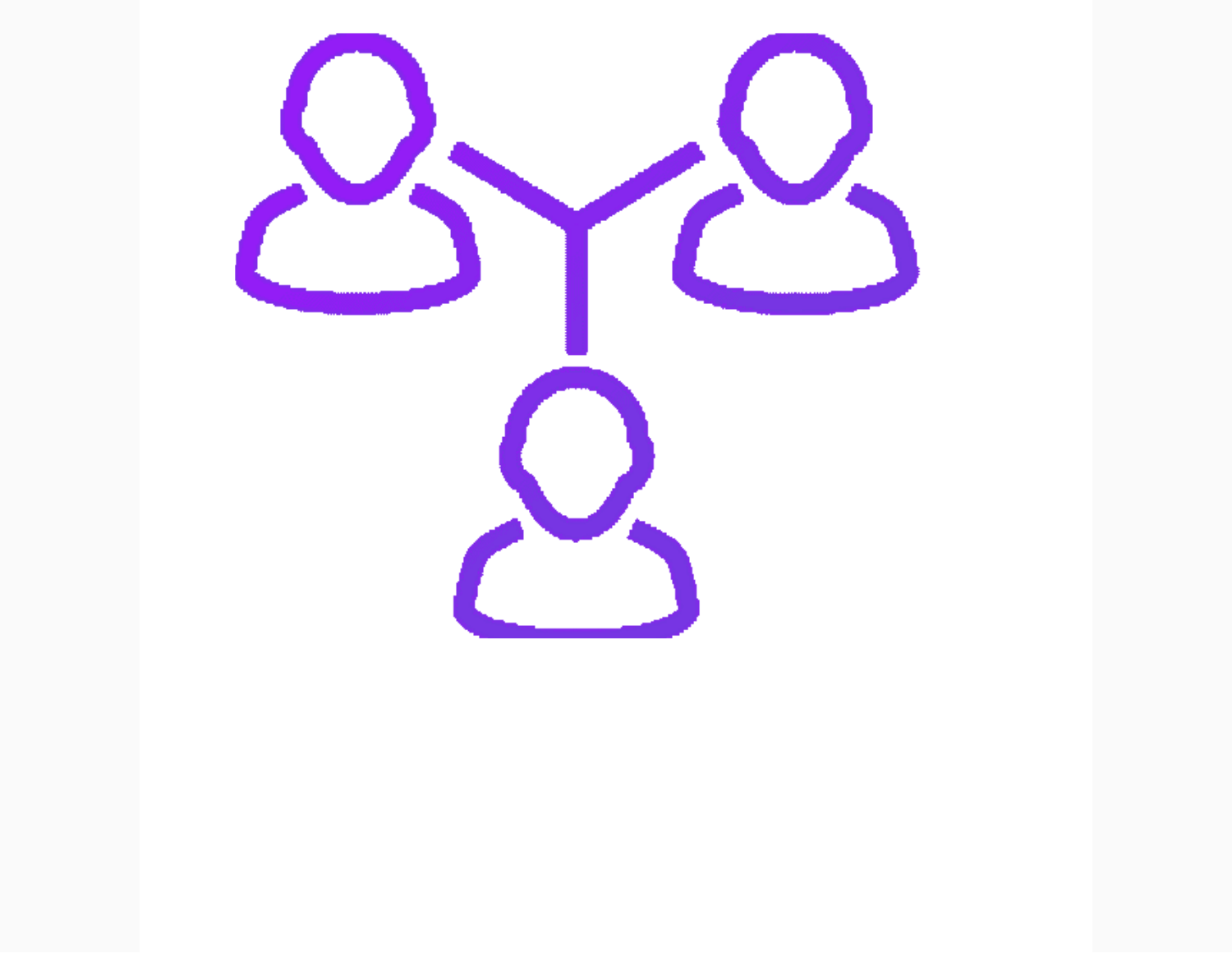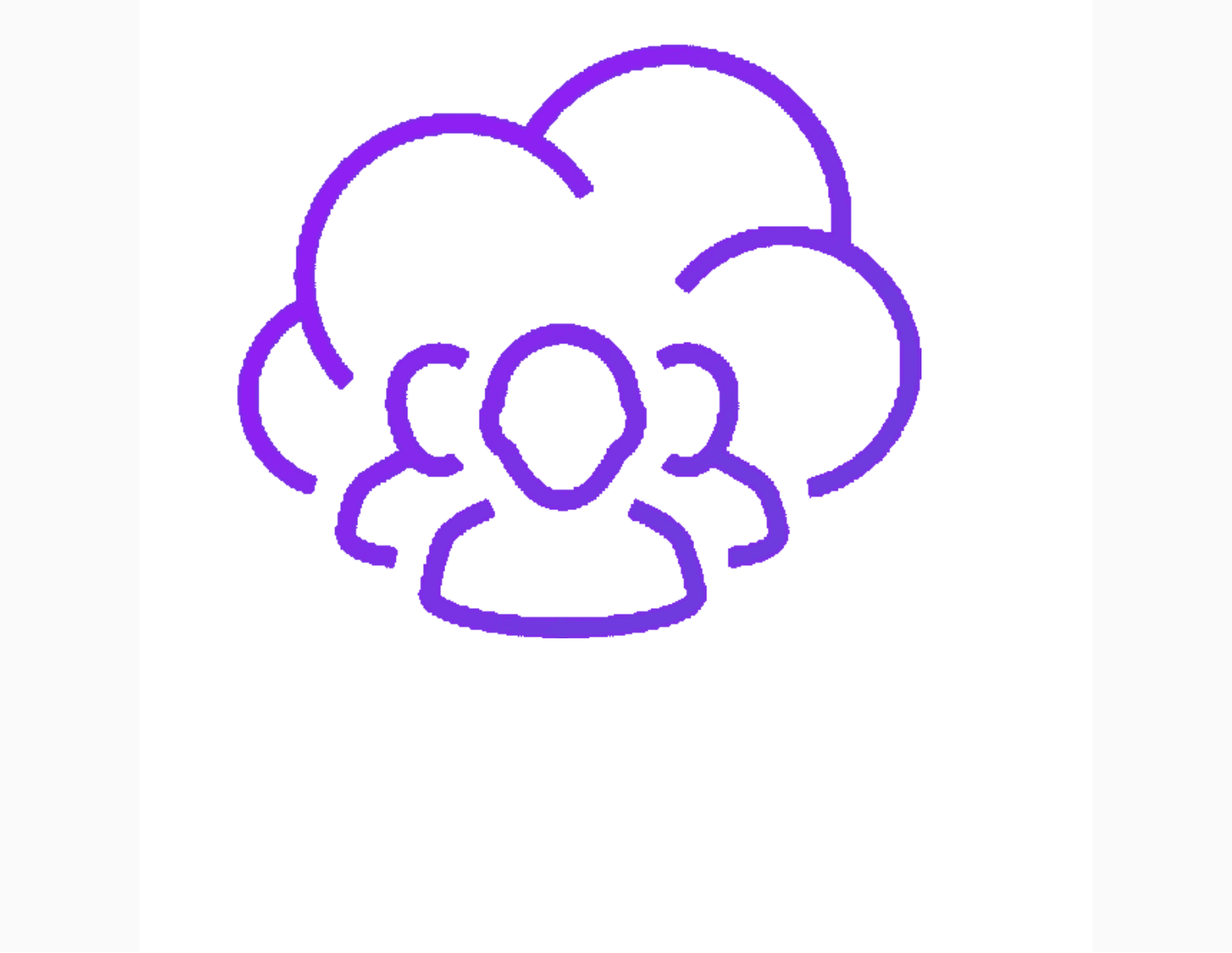With NBCUnified, you'll be able to reach and better understand your audiences—sourced from millions of individual consumers and households—effectively and efficiently. Specifically, you'll be able to:

- **Use our NBCUnified Consumer Match capabilities to match your first-party and third-party audiences to our 200 million NBCU IDs** to find more of the consumers you want to reach across our footprint
- **Tap into our NBCUnified Audiences database to build custom audiences using NBCU first-party data** and extract actionable audience insights
- **Transact on advanced demographic audiences using 200 million NBCU IDs** and proprietary demo data
- **Activate your audiences—demo or custom—on 200 million NBCU IDs** for maximum match rates and forecast accuracy
- **Leverage individual ad exposure data to run scaled alternative measurement against 200 million NBCU IDs** to run scaled alternative measurement

NBCUnified offers our partners interoperable access to first-party data and identity at scale, **unlocking unmatched precision targeting, person-level insights, and more transparent measurement and attribution**.